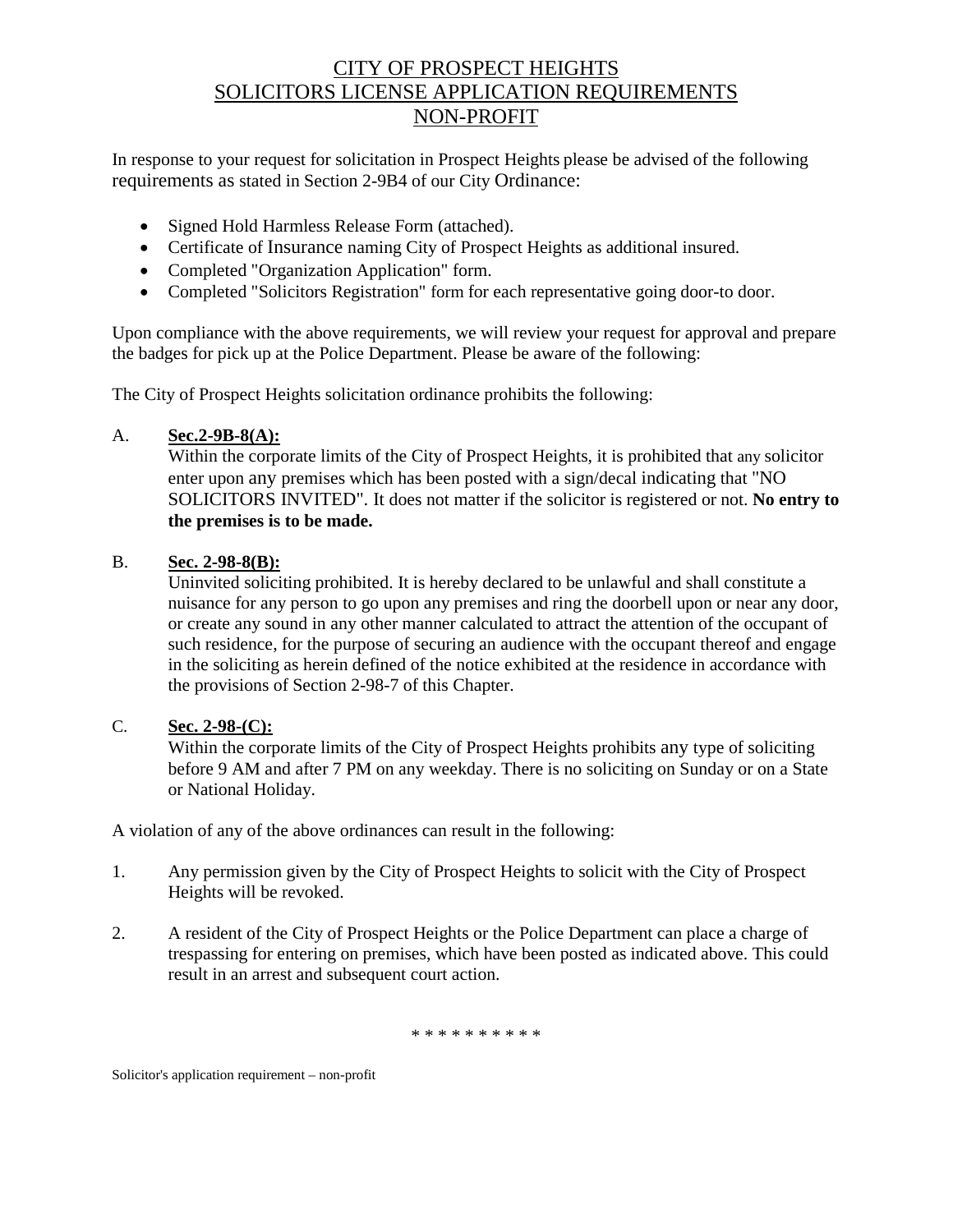#### PROSPECT HEIGHTS POLICE DEPARTMENT

 $\mathbb{R}^N$ 

14 F.:. CAMP McDONALD flOAD f'HmlffG r HEIGHTS. ILLJNOIS 60070-1068 (847) :ma-5511 Fax: (847) 398-0080



### CITY OF PROSPECT HEIGHTS SOLICITORS APPLICATION **ORGANIZATIONS**

| Date:                                                               |                                                                                                                       |
|---------------------------------------------------------------------|-----------------------------------------------------------------------------------------------------------------------|
| Name of Organization:                                               |                                                                                                                       |
| Name of Contact Person                                              | Fax $#$<br>Phone $#$                                                                                                  |
|                                                                     | Business Address:                                                                                                     |
|                                                                     | Nature of Business: <u>contained a series of Business and the series of Business and the series of Business</u>       |
|                                                                     |                                                                                                                       |
|                                                                     | If Non-Profit, are donations being requested?                                                                         |
|                                                                     | Date Solicitation to Begin: Period of Time Requested                                                                  |
|                                                                     | Item(s) to be Solicited:                                                                                              |
|                                                                     | .<br>1990 - Jan Jacob Jacob Jacob Jacob Jacob Jacob Jacob Jacob Jacob Jacob Jacob Jacob Jacob Jacob Jacob Jacob Jacob |
|                                                                     | Price of Item(s) Solicited:                                                                                           |
|                                                                     | Name/Address/Phone Number of party or parties responsible for solicitation:                                           |
|                                                                     |                                                                                                                       |
| Number of Solicitors to be Used:                                    |                                                                                                                       |
| (Attach fully completed application for each individual solicitor.) |                                                                                                                       |
|                                                                     | I HEREBY DECLARE THAT ALL THE ABOVE STATEMENTS ARE TRUE.                                                              |
|                                                                     | By: (Print Name)<br>$\overline{$ Titie}                                                                               |
|                                                                     | Signature:                                                                                                            |
|                                                                     | <u>ALL DOOR-TO-DOOR SOLICITORS MUST WEAR A CITY IDENTIFICATION BADGE</u>                                              |
| <u>OEFICE USE ONLY:</u>                                             |                                                                                                                       |
| Permission granted:                                                 | Date:                                                                                                                 |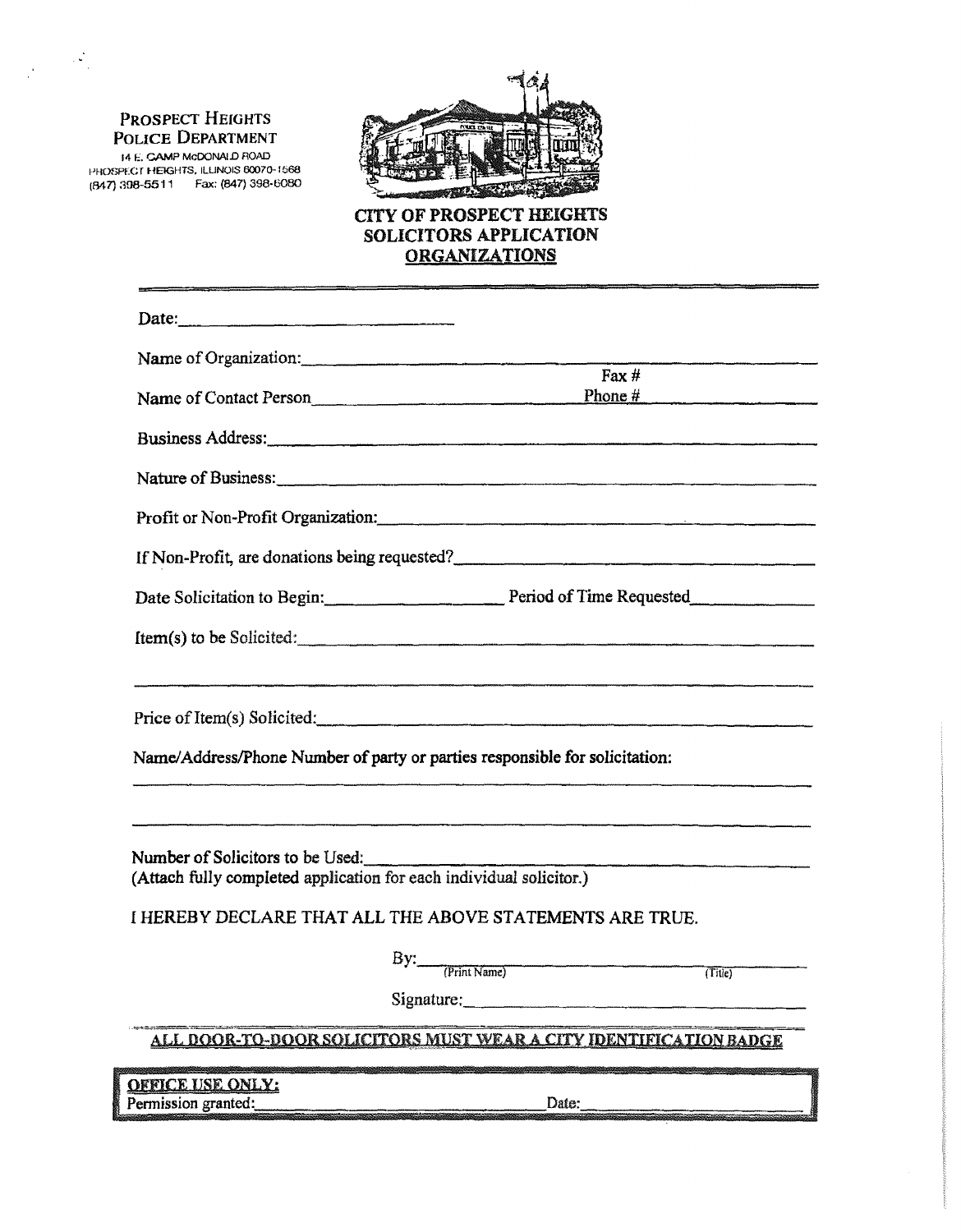PROSPECT HEIGHTS POLICE DEPARTMENT 14 E. CAMP McDONALD ROAD pfl(l!)l'f er HEIGHTS, ILLINOIS 00070-1568 (847) :1:1:2:2:2:11 Fax: (847) 398-6080

 $\sim 10$ 

 $\frac{1}{\sqrt{2\pi}}\left(\frac{1}{2}\right)^{2}=\frac{1}{2}\sum_{i=1}^{2}\frac{1}{2i}$ 



### CITY OF PROSPECT HEIGHTS

### HOLD HARMLESS RELEASE

| The undersigned covenants and agrees that it will protect and keep the City of Prospect  |                          |                            |             |
|------------------------------------------------------------------------------------------|--------------------------|----------------------------|-------------|
| Heights and its members forever harmless and indemnified against and from any and all    |                          |                            |             |
| costs, damages or expenses arising out of or from any accident or other occurrence       |                          |                            |             |
| resulting from the negligence of the undersigned in the City of Prospect Heights causing |                          |                            |             |
|                                                                                          |                          |                            |             |
| from $\qquad \qquad \text{to} \qquad \qquad 20$                                          |                          |                            |             |
| (DATE)                                                                                   | (DATE)                   |                            |             |
|                                                                                          |                          |                            |             |
|                                                                                          |                          |                            |             |
|                                                                                          |                          |                            |             |
|                                                                                          |                          |                            |             |
|                                                                                          |                          |                            |             |
|                                                                                          |                          |                            |             |
| Organization: Phone#:                                                                    |                          |                            |             |
|                                                                                          |                          |                            |             |
|                                                                                          |                          |                            |             |
| BY: (Printed Name)                                                                       | $T$ Tiele $\overline{r}$ | $\overline{\text{DATE}}$ : |             |
|                                                                                          |                          |                            |             |
|                                                                                          |                          |                            | (Signature) |
|                                                                                          |                          |                            |             |

 $\sim$ 

 $\label{eq:12} \alpha_{\rm DFT}(\tau) = \frac{1}{\tau} \left( \frac{\partial}{\partial \tau} \, \partial_{\tau} \, \partial_{\tau} \, \partial_{\tau} \, \partial_{\tau} \, \partial_{\tau} \, \partial_{\tau} \, \partial_{\tau} \, \partial_{\tau} \, \partial_{\tau} \, \partial_{\tau} \, \partial_{\tau} \, \partial_{\tau} \, \partial_{\tau} \, \partial_{\tau} \, \partial_{\tau} \, \partial_{\tau} \, \partial_{\tau} \, \partial_{\tau} \, \partial_{\tau} \, \partial_{\tau} \, \partial_{\tau} \, \partial_{\tau} \, \$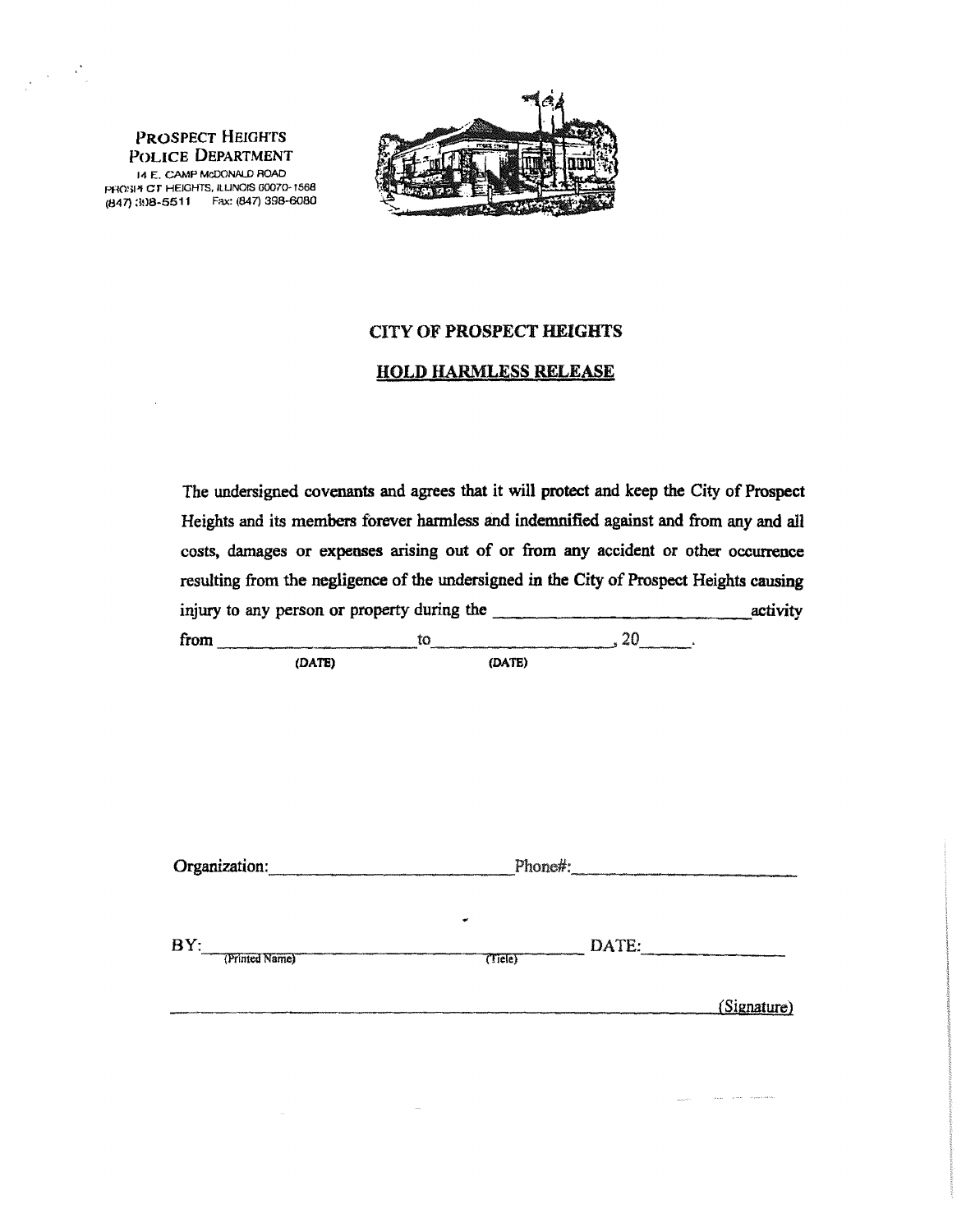# **CITY OF PROSPECT HEIGHTS** SOLICITORS REGISTRATION

 $\hbar \omega$  /

 $\frac{1}{2}$ 

 $\lambda$ 

|                             | Employers Name/Firm                                                                                  |                  |
|-----------------------------|------------------------------------------------------------------------------------------------------|------------------|
|                             |                                                                                                      | City State State |
|                             | Business Phone_________________________Date of your employment with this firm_______________________ |                  |
|                             | Description of type of solicitation/goods or services rendered __________________                    |                  |
|                             | Your Full Name (Last) [First]                                                                        | (M.L.)           |
| Your Residence/Home Address | City                                                                                                 | State            |
|                             | Your temporary residence in Illinois (i.e. Mote/Hotel)                                               |                  |

## **Place of Residence Last Two Years**

| Address and the contract of the contract of the contract of the contract of the contract of the contract of the contract of the contract of the contract of the contract of the contract of the contract of the contract of th |  |  | City State |
|--------------------------------------------------------------------------------------------------------------------------------------------------------------------------------------------------------------------------------|--|--|------------|
|                                                                                                                                                                                                                                |  |  |            |
|                                                                                                                                                                                                                                |  |  |            |
| Color of Hair Color of Eyes Complexion Glasses Complexion                                                                                                                                                                      |  |  |            |
| Scars/Marks Mustache/Beard SS# SS#                                                                                                                                                                                             |  |  |            |
| Drivers License No.                                                                                                                                                                                                            |  |  |            |
| Make of vehicle used while soliciting Color Color                                                                                                                                                                              |  |  |            |
|                                                                                                                                                                                                                                |  |  |            |
| Has a previous certificate of registration even been issued to you by the City of Prospect                                                                                                                                     |  |  |            |
| Have you ever had a Certificate of Registration issued to you by the City of Prospect Heights                                                                                                                                  |  |  |            |
| If so, when?                                                                                                                                                                                                                   |  |  |            |
| Have you or any Firm/Employer for which you have worked had a Certificate of Registration<br>revoked by any other municipality in the State of Illinois?________________If so, when?____________<br>Where?                     |  |  |            |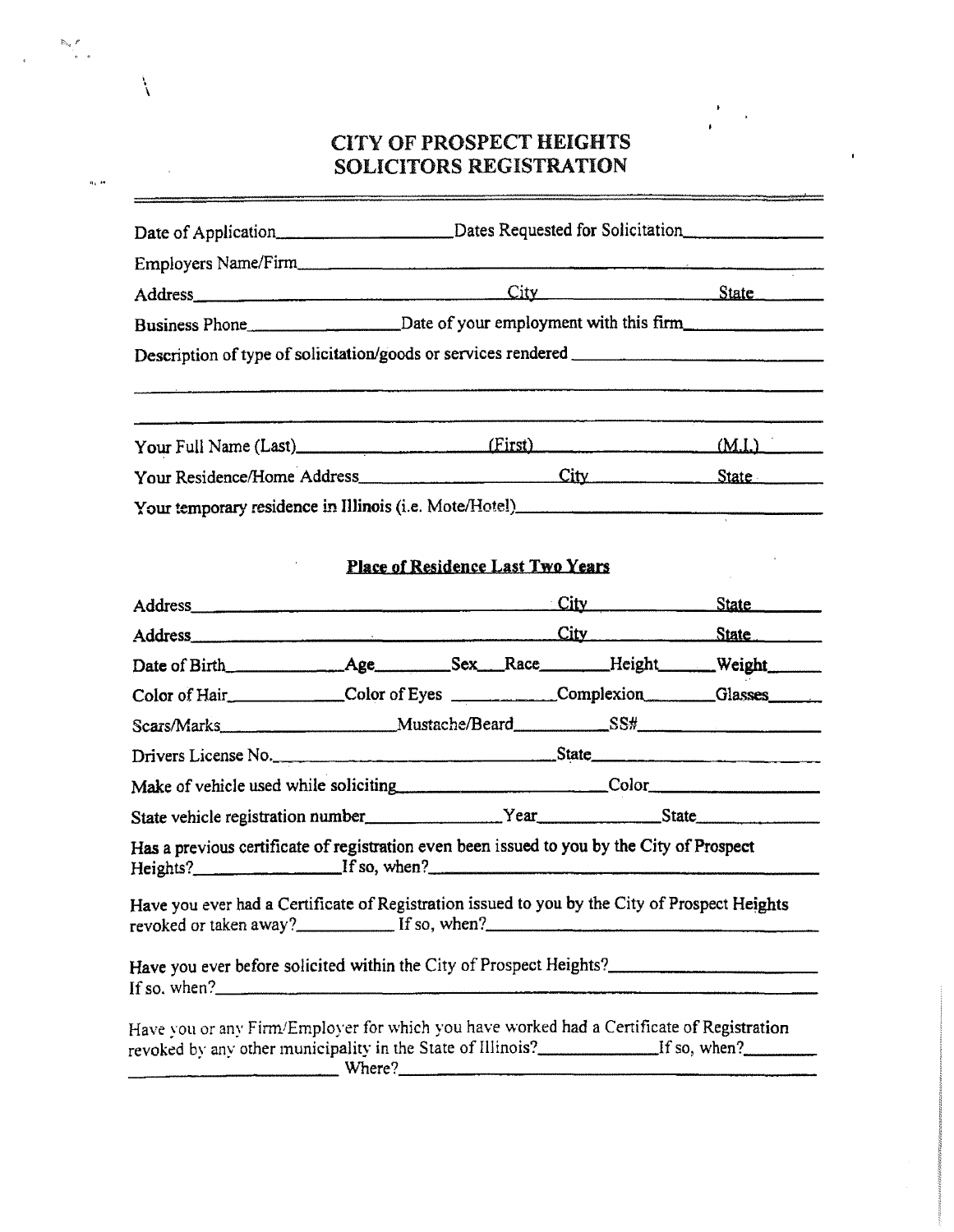Have you ever been convicted of a violation of any of the provisions of any violation of a solicitors or canvassers ordinance in the City of Prospect Heights or any other Illinois municipality? If so, when? Where?

Have you ever been convicted of a felony under the laws of the State of Illinois or any other State or Federal Law of the United States? If yes, when? \_\_\_\_\_\_\_ \_ Please explain. \_\_\_\_\_\_\_\_\_\_\_\_\_\_\_\_\_\_\_\_\_\_\_\_\_\_\_\_\_ \_

The City of Prospect Heights solicitation ordinance prohibits the following:

Sec.2-9B-8(A):

Within the corporate limits of the City of Prospect Heights, it is prohibited that any solicitor enter upon any premises which has been posted with a sign/decal indicating that "NO SOLICITORS INVITED". It does not matter if the solicitor is registered or not. No entry to the premises are to be made.

•••

B. Sec. 2-9B-8CB):

Uninvited soliciting prohibited. It is hereby declared to be unlawful.and shall constitute a nuisance for any person to go upon any premises and ring the doorbeil upon or near any door, or create any sound in any other manner calculated to attract the attention of the occupant of such residence, for the purpose of securing an audience with the occupant thereof and engage in the soliciting as herein defined of the notice exhibited at the residence in accordance with the provisions of Section 2-9B-7 of this Chapter.

Sec. 2-9B-(C):

Within the corporate limits of the City of Prospect Heights prohibits any type of soliciting before 9 AM and after 9 PM on any weekday. There is no soliciting on Sunday or on a State or National Holiday.

A violation of any of the above ordinances can result in the following:

- l. Any permission given by the City of Prospect Heights to solicit with the City of Prospect Heights will be revoked.
- 2. A resident of the City of Prospect Heights or the Police Department can place a charge of trespassing for entering on premises which have been posted as indicated above. This could result in an arrest and subsequent court action.

• •••••••••

The City of Prospect Heights has the right to investigate each request for a solicitors application and respond to the application within (72) hours. Until such time as the investigation has been completed and approved, a solicitor is not considered as being a registered solicitor.

• • • • • • • • • •

I hereby swear that all of the above are true statements to the best of my knowledge and that I have read and understand the Ordinance governing solicitation within the City of Prospect Heights.

Applicant's Signature Date